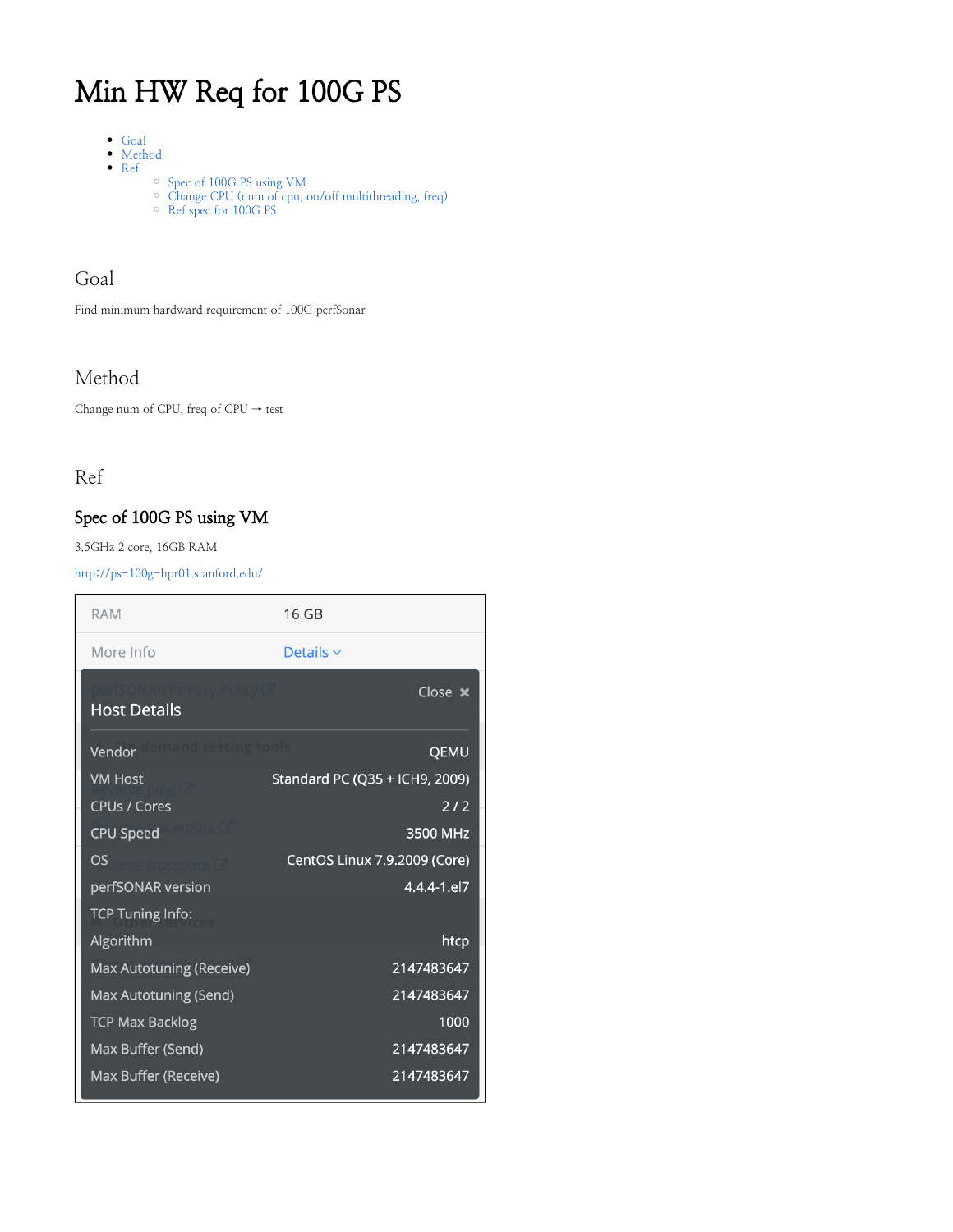#### Change CPU (num of cpu, on/off multithreading, freq)

```
# lscpu
CPU(s): 24
On-line CPU(s) list: 0-23
Model name: Intel(R) Xeon(R) CPU E5-2643 v4 @ 3.40GHz
# cat /proc/cpuinfo | grep processor | wc -l
24
# echo 0 > /sys/devices/system/cpu/cpu{20,21,22,23}/online
# lscpu
CPU(s): 24
On-line CPU(s) list: 0-19
Off-line CPU(s) list: 20-23
# cat /proc/cpuinfo | grep processor | wc -l
20
# echo 1 > /sys/devices/system/cpu/cpu{20,21,22,23}/online
```

```
# lscpu
CPU(s): 24
On-line CPU(s) list: 0-23
# cat /sys/devices/system/cpu/smt/active
1
# echo off > /sys/devices/system/cpu/smt/control
# lscpu
CPU(s): 24
On-line CPU(s) list: 0-11
Off-line CPU(s) list: 12-23
# cat /proc/cpuinfo | grep processor | wc -l
12
```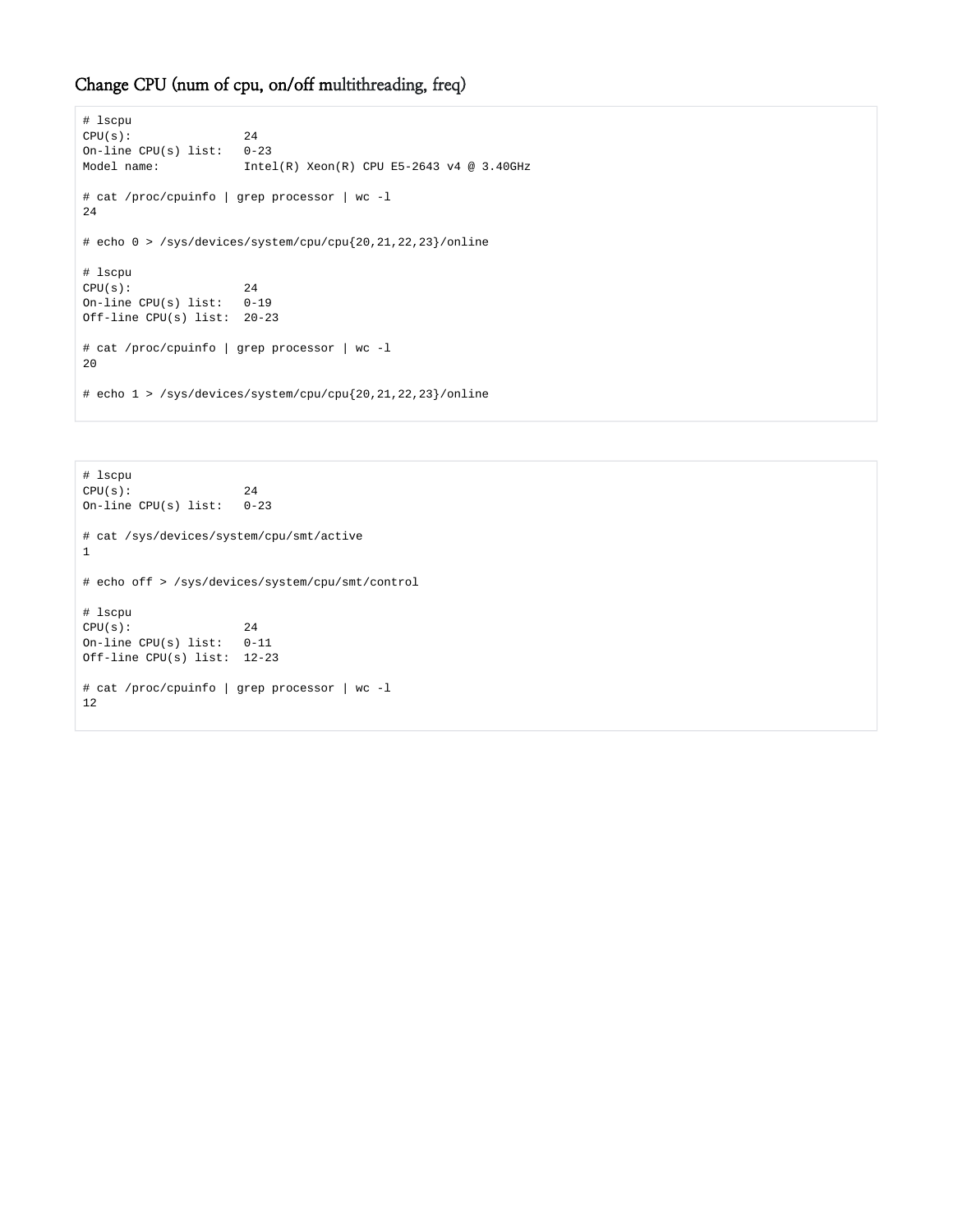```
# echo off > /sys/devices/system/cpu/smt/control
# lscpu
CPU(s): 16
On-line CPU(s) list: 0-15
Off-line CPU(s) list: 8-15
Model name: Intel(R) Xeon(R) CPU E5-2670 0 @ 2.60GHz
CPU MHz: 1243.188
CPU min MHz: 1200.0000
CPU max MHz: 3300.0000
# cpupower frequency-info
analyzing CPU 0:
  driver: intel_pstate
  hardware limits: 1.20 GHz - 3.30 GHz
  available cpufreq governors: performance powersave
  current policy: frequency should be within 1.20 GHz and 3.30 GHz.
                 The governor "powersave" may decide which speed to use within this range.
  current CPU frequency: 1.20 GHz (asserted by call to hardware)
  boost state support:
    Supported: yes
    Active: yes
    3200 MHz max turbo 4 active cores
    3200 MHz max turbo 3 active cores
    3300 MHz max turbo 2 active cores
    3300 MHz max turbo 1 active cores
# cpupower frequency-set --governor performance
Setting cpu: 0
Setting cpu: 1
...
Setting cpu: 7
# cat /sys/devices/system/cpu/cpu*/cpufreq/scaling_governor | sort -u
performance
```

```
# vi /etc/default/grub
# Append "intel_pstate=disable" to GRUB_CMDLINE_LINUX= option
# update grub via some commands
# reboot
# modprobe cpufreq_userspace
# cpupower frequency-set --governor userspace
# cpupower --cpu all frequency-set --freq 1.5GHz
```

```
# ethtool p6p1
Settings for p6p1:
        Supported ports: [ FIBRE ]
     Supported link modes: ... 100000baseCR4/Full
## check NUMA locality
# cat /sys/class/net/p6p1/device/numa_node
\mathbf 0## if single socket system, no need to be set
# numactl -N 0 iperf3 -s
```